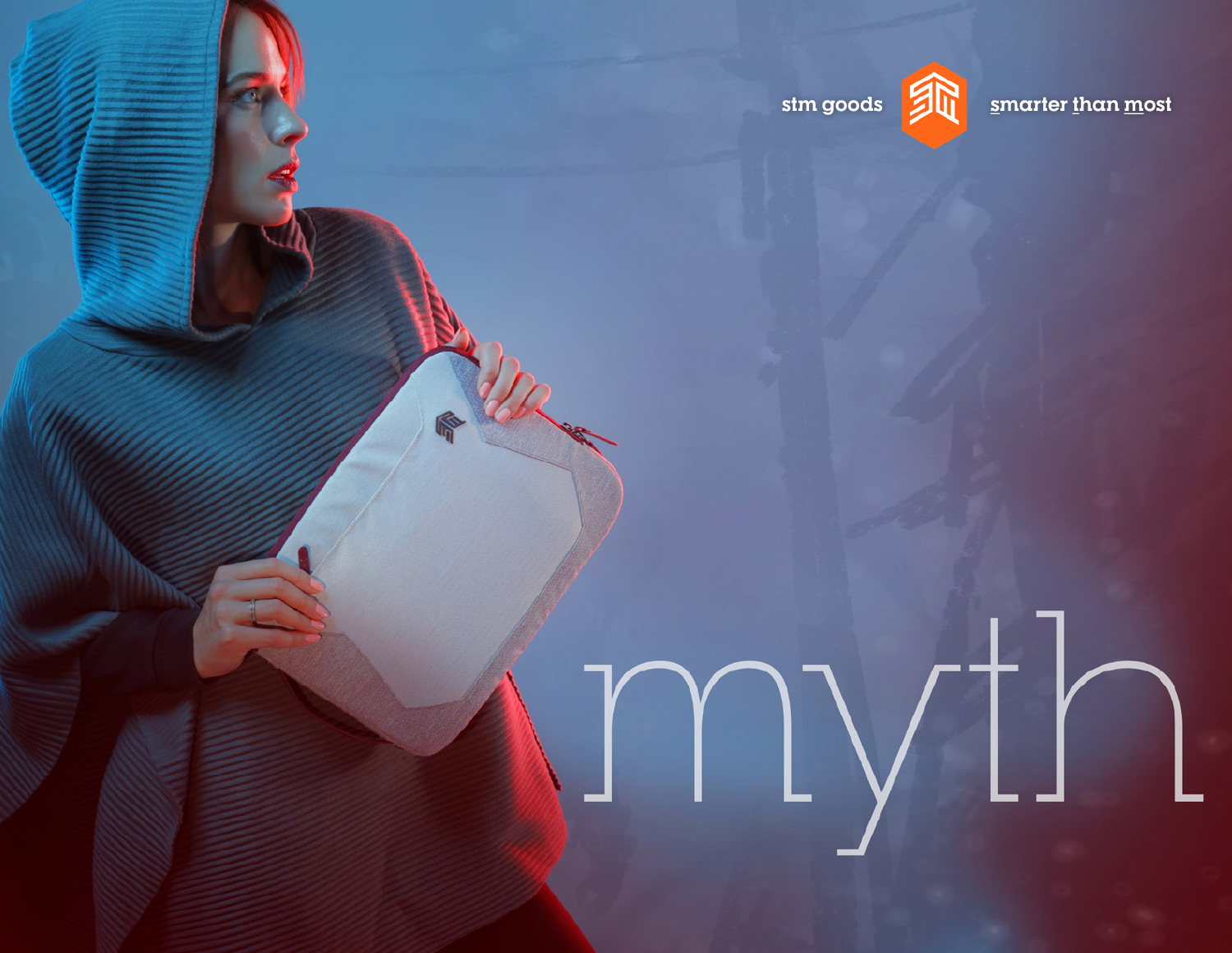

# collection features

### smarter protection **SLINGTECH ™**

Not just padding. Your device is suspended away from the edge of the pack, isolating it from the bump zone. Because the best impact protection is impact prevention.

## smarter organisation **TECH INNOVATIONS**

How we topped our remarkable CableReady™ system that lets you charge on-the-go with cords out of sight: we added an inventive AirPod pocket and ingenious earbud keeper.

#### smarter travel **LUGGAGE PASS-THROUGH**

PassPort securely and easily connects your pack or brief to other baggage items. It's also integrated with the lumbar support of the back panel. Just our way of taking the lug out of luggage.

### smarter design **WATER REPELLENT**

Multiple layers of polyurethane plus DWR C6 coating form a virtually impenetrable shield to keep water out of your bag. And because our goods are built to last a lifetime, it's friendlier to the environment (so no matter what colour bag you choose, it's going to be green).

## **COMFORTCARRY ™**

Our air channel back-panel-and-yoke system wraps around you to provide improved weight distribution. In other words: maximum comfort.